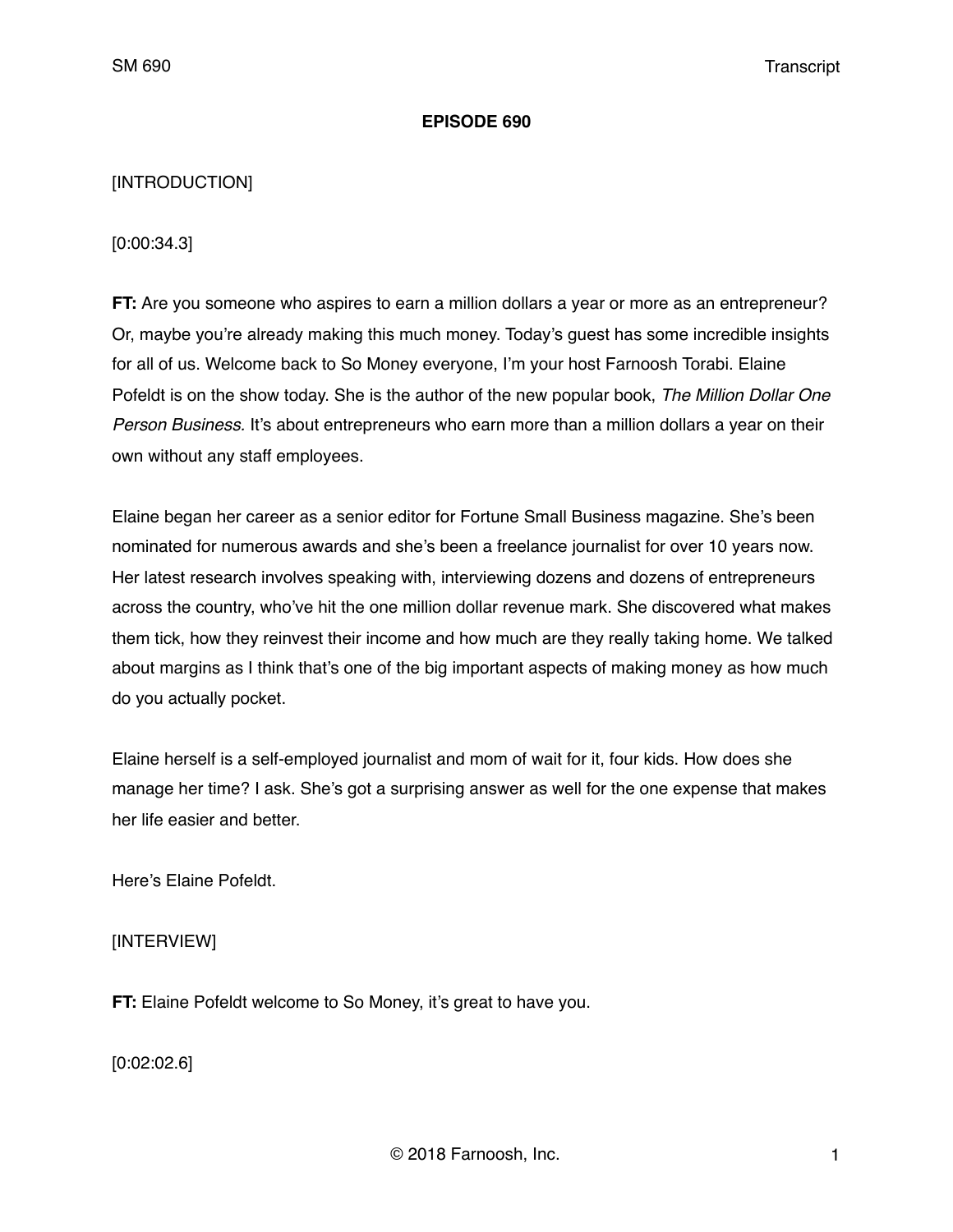**EP:** Oh, it's great to be here Farnoosh, thank you so much.

[0:02:06.2]

**FT:** I want to talk about your new book, *The Million Dollar One Person Business.* I really appreciate that you researched this category of business owners. I think it's important to highlight these solopreneurs but, you know, in the run up to interviewing you of course I did some research and you're prolific writer you won so many you've been nominated for a number of awards and I wanted to ask you a question. I read a quote that you believe that you're, kind of, your unique ability your super power you said is to find the genius in other people and that every person has a pocket of genius. What is your pocket of genius?

[0:02:48.8]

**EP:** Well, I think my strong point as a writer is that I am very, very interested in other people's minds and how they work. I think I'm able to uncover hidden talents and wisdom in people that they may not know that they have and I think that was would help me a lot in writing this book.

[0:03:09.5]

**FT:** Certainly, and I was also going to add that as a mom of four let us mention that too at the get go, I can't believe that. I have two, I'm going, I'm sinking, but as a mother of four who's also very much successful in her career, successful in the home life, I would think that also entails some super powers.

[0:03:30.9]

**EP:** I am very good at time management and good at getting up at five o'clock in the morning so.

[0:03:35.7]

**FT:** There it is. There it is.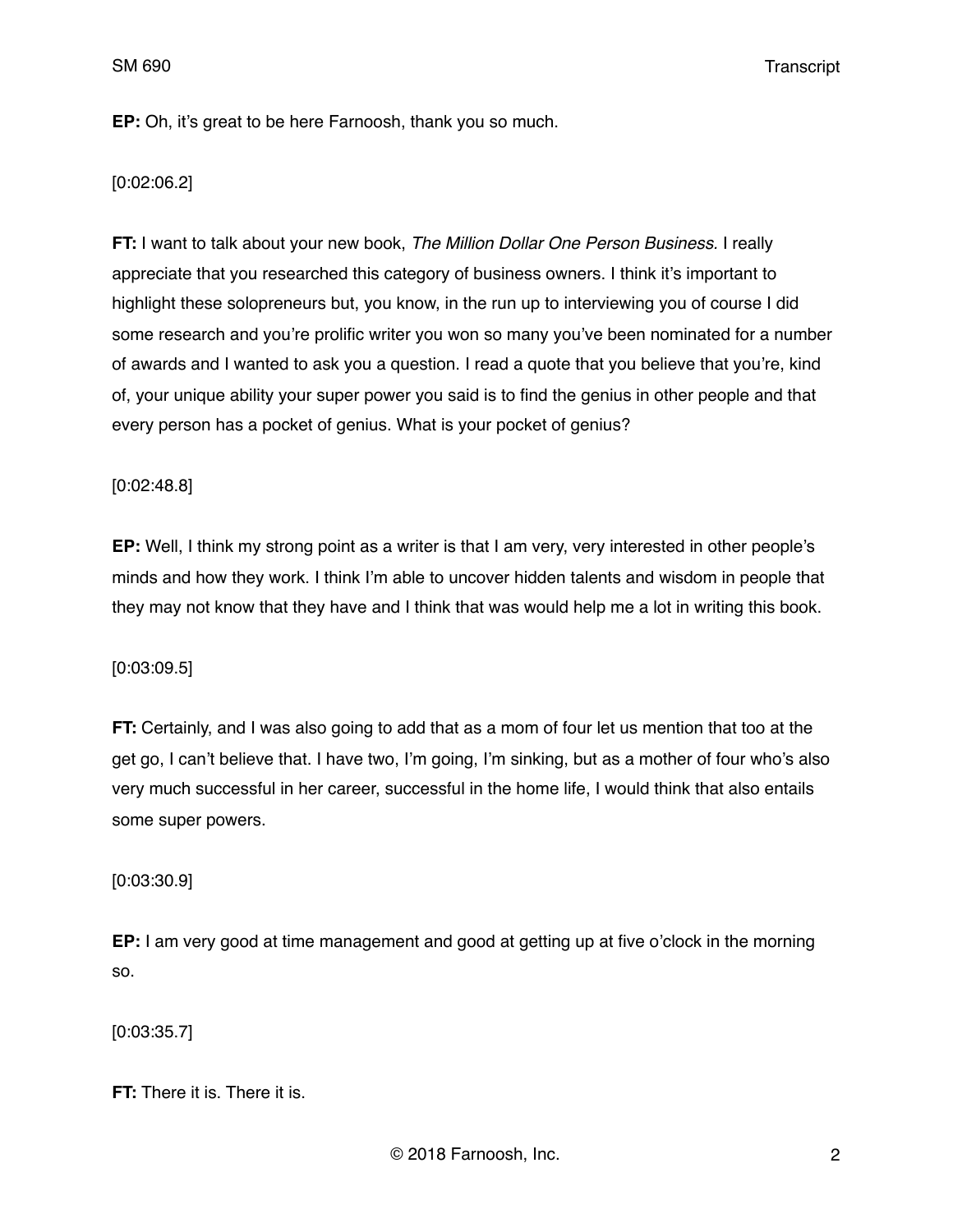# [0:03:37.7]

**EP:** Super powers that I am pretty focused about how I use my time and I will say that there was something that you learn over time that – if you are a mother whether you have one child or you have four children or a father that alone is really a big job and if you have another full time career on top of that that's pretty big. So you have to set priorities and figure out, okay, what is really important to me and let some of the other stuff go that isn't important. Those obligations that people ask you to fulfil that really aren't important to who you are as a person and to the people in your life.

So, I learned that gradually, to say no a little bit to things that weren't really relevant to what mattered most to me.

## [0:04:20.1]

**FT:** Well, thank you for saying that, it's not easy and I think dads too are in this category too we're just trying to maximize our time and I think we are getting better and smarter as parents to identify, you know, what are opportunities, what are not opportunities, what's a yes, what's a no. Speaking of mindset and, you know, being able to identify the right opportunities. Your book is about *The Million Dollar One Person Business Owner*, and I would love to start by maybe having you explain what differentiates these types of entrepreneurs from others?

Do they have a different kind of mindset? Are they happy being million dollar one person businesses or they always try to like find ways to grow in scale?

## [0:05:07.5]

**EP:** Those are really great questions Farnoosh. I will say just for the benefit of the audience there in 2015 there were 35,584 non-employer firms that were bringing in one million to 2.49 million in revenue. They're fairly rare and they are different in terms of how they think. But what I found in interviewing more than 30 entrepreneurs for the book was that they become masters of maximizing what one person can do, or what the partnership can do, in the same amount of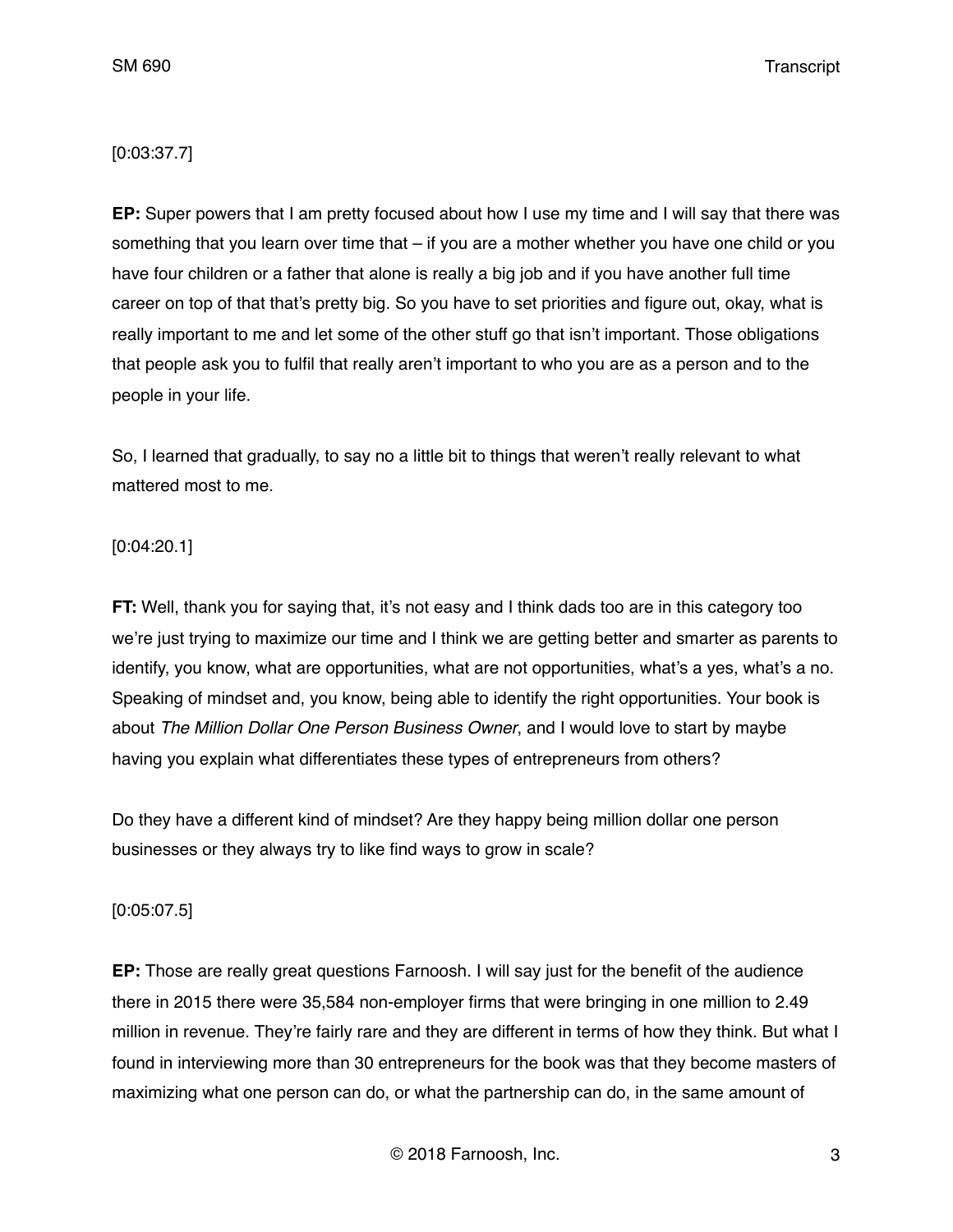time as everyone else. So, they do that in a lot of different ways one of them is by using automation in their businesses and a lot of cases they're early adaptors of tools that help them alleviate all that menial tasks or off load all the menial tasks in their days so that they can focus on the big picture.

Pretty much all of them seem to use scheduling apps, you know, instead emailing back and forth to setup a time with somebody they sent a link to their public schedule so you can just pick a time that works for you but they'll use this in many, many ways sometimes in very industry specific ways. So one of the entrepreneur in the book, Allen Walton, runs a spy camera store online and he uses a program called, Shipping Easy, to automate some aspects of the shipping. They realized that by taking the time to find these apps and to invest them and sometimes they cost money, but they free up time for the big picture, like the strategy in their business.

The other things that they do is use contractors and automation, and outsourcing so with contractors a lot of times they'll dip their toes in the waters slowly and say, "Okay, what is the one thing I'm really not good at where it's taking up a lot of time that would be better spent somewhere else" and they might bring on a web designer instead of trying to teach themselves web design or they'll bring on a book keeper instead of trying to master the fine points of QuickBooks or FreshBooks. That again allows them to have some mental distance to work on bigger things like growth.

Some of the entrepreneurs and the books used outsourcing, so they would use Co-Packers. For instance if they were in a food business and there was one couple, Rebecca Cronis and Luisa Ceballos, who are honey sellers and they windup using a Co-Packer to package up the honeys so that they don't have to have a factory, which cost them some money but it also saves them a lot of labor cost and it allows them to live the lifestyle they want. They have very young children. They want the freedom to enjoy their life the way they want to and so this is an awesome way for them to do it.

You can do it also in professional services. So one of the dads in the book Harry Hines has a young son, he loves coaching him and bringing him to swim lessons. He brings in 3.5 to 4 million dollars a year in annual revenue selling swags, so things like those pens with your banks name on them or tote bags with the company name.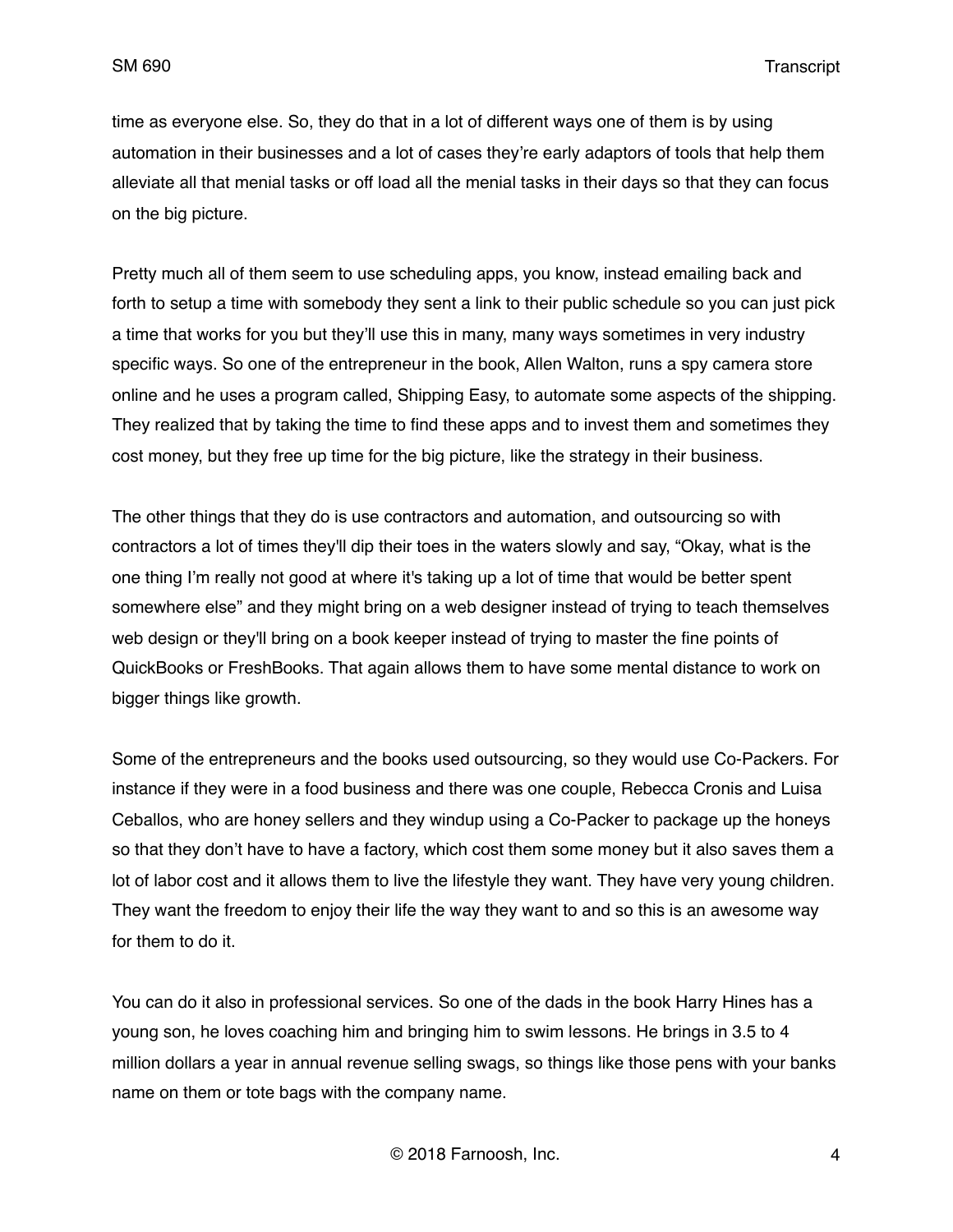[0:08:18.4]

**FT:** Wow, that's lucrative.

[0:08:19.6]

**EP:** It's lucrative and it turns out there's a company he uses called, I Promote You, that specializes in doing back office for swag sellers, you know, who knew, right? It is such a niche area but apparently there are a lot of Harry Hines out there and they need things like invoicing done and corrections and that sort of thing. So he's been willing to invest in that and he scaled up his use of that program as the business has grown because what's really important to his business is building corporate relationship. So what he is spending is time it's meeting with the client who does a lot of business with him or a new prospect instead of sitting at his QuickBooks sending out an invoice.

[0:09:02.4]

**FT:** And the weeds of it.

[0:09:04.9]

**EP:** Yeah, I think it's so important because we tend to do it ourself first in our own business by necessity in the beginning because we don't have the cash flow. But once they have the cash flow to support it they invest and a lot of people don't.

[0:09:18.6]

**FT:** Let's talk about these entrepreneurs' margins as you described a lot of these folks are outsourcing so they're investing in the systems and the people and the resources to scale but also buy them back sometime. In the end did you discover that their margins were in some cases healthier than businesses that boasted eight figures as you've been reporting on small business owners for over a decade you probably come across a lot of different kinds of balance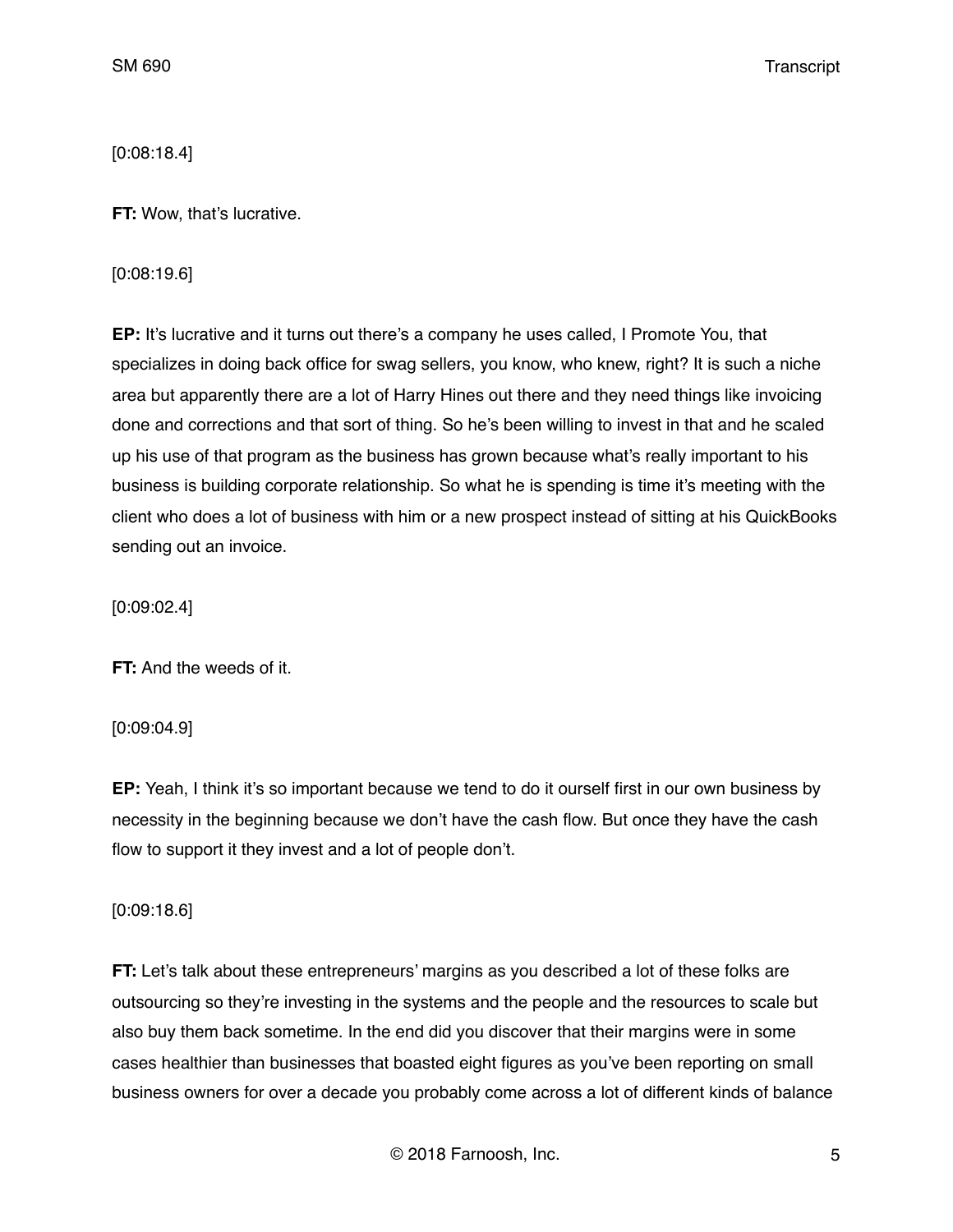sheets. Where did these margins for these entrepreneurs' stack versus other entrepreneurs with different bottom lines?

## [0:09:57.8]

**EP:** Well, I didn't do an exact comparison but what I will say is because they don't have payroll in the businesses they don't have a lot of the cost that come with having people on staff and double your two jobs so automatically they're a little bit leaner. A lot of times it's not because they don't want to create jobs. It's just that they are not at the stage where they need to have somebody all the time sitting in an office with them or even working remotely that they might be seasonal a lot of the ecommerce stores are like that. They're very busy in November and December and then it slows down for a while.

Jayson Gaignard is one of the entrepreneurs in the book and he runs a high end event for entrepreneurs called, Mastermind Talks. Previously he ran a business called, Tickets Canada, that was a scalable business. I think it had about 20 employees and one of the things he learned through that business was that when he grew revenue profits did not grow in tandem because of the overhead that I mentioned – new things like keeping people on payroll and needing space for them to work. So, he got kind of frustrated with it and he ended that business and he started his current business which is a million dollar one person business and he decided, "You know what? I can achieve really good profits with the business at this size and I have a much better lifestyle without all the hassle that come with having to manage a large team," etc.

So, he found that it was more profitable for him and were amenable to his lifestyle to keep the scale to where it is. I think they're all different and they are all in different industries so the margins are very different. The people in ecommerce for instance have to buy inventory and so that can take up a lot of cash and the folks in professional services really don't have a lot of inventory. Sometimes all they have in terms of overhead, they work from home and they have a laptop and a phone and a little bit of travel, so it's all over the map. But for people who don't have a business what I'll say is a realistic amount to take home when you have a one million dollar one person business.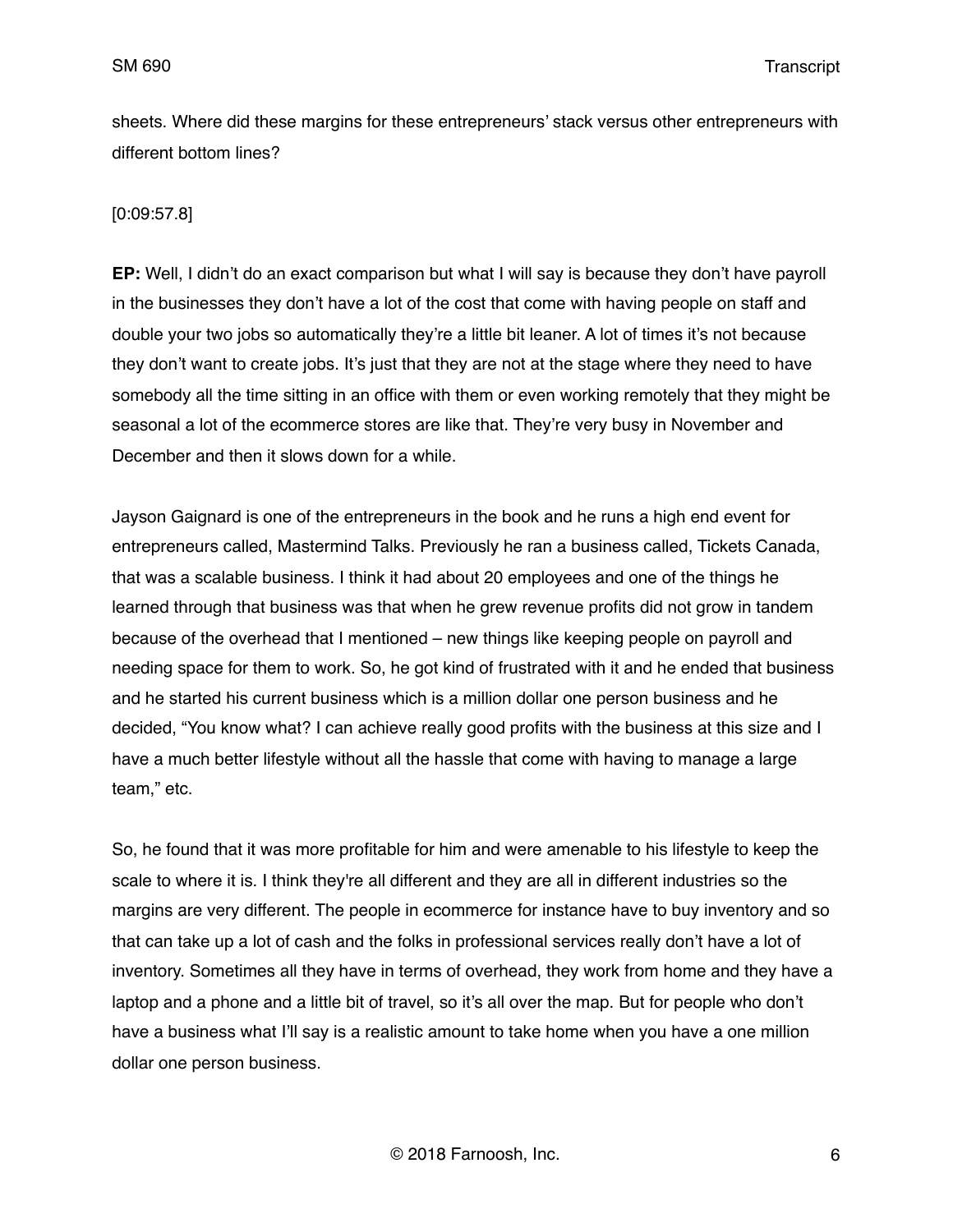You might be bringing home between \$200,000 and \$400,000 and you might be in a high tax bracket too like if you're in the two income couple, you know, you have to factor that in. But that's the way above that you ask me in income and it's a corporate level income. So if you're on the fence that or should I do a corporate job because I can make more. The folks in this book are good evidence that if you applied the same effort and intensity you're putting in to a corporate career you could achieve a similar senior level corporate income.

## [0:12:44.4]

**FT:** And, you have more flexibility in your life which for a lot of us is a direct correlation to happiness. But speaking of happiness, are the entrepreneurs happier now that if – was there any kind of discussion around like, "Okay so, remember when you're making half million and then you're really hoping to reach that seven figure threshold, how has life changed? Are you happier?" Does more money make them happier? And that going back even to my question like are they still eyeing that eight figure day, that eight figure pay day?

#### [0:13:14.6]

**EP:** Well, some of them are, you know, it's funny because when I fact checked the book and went back to them some of them have hired employees and they seem apologetic about it and said, you know "You like the one person business but I'm not a one person business." I'm not against that and I think there's a natural evolution for every business and for some it just makes sense to keep on going and start scaling the traditional and other said, "You know what, I'm really happy where I am. I have the lifestyle I want." I definitely think, "Oh we're happier when we've reached income stability."

It's hard the first year or two in any business when you just figuring things out and the income is unsteady and you don't have it all nailed down. There's some stress to that. Some of them medicated the stress by starting the business on side while they still had the corporate job, which I highly recommend if you can pull it off, because then you have some cash flow from your personal income that you can put in to the business if you need it and it gives you more runway. But yes, definitely I think they were happier. I don't say money buys happiness because I don't think that's the case.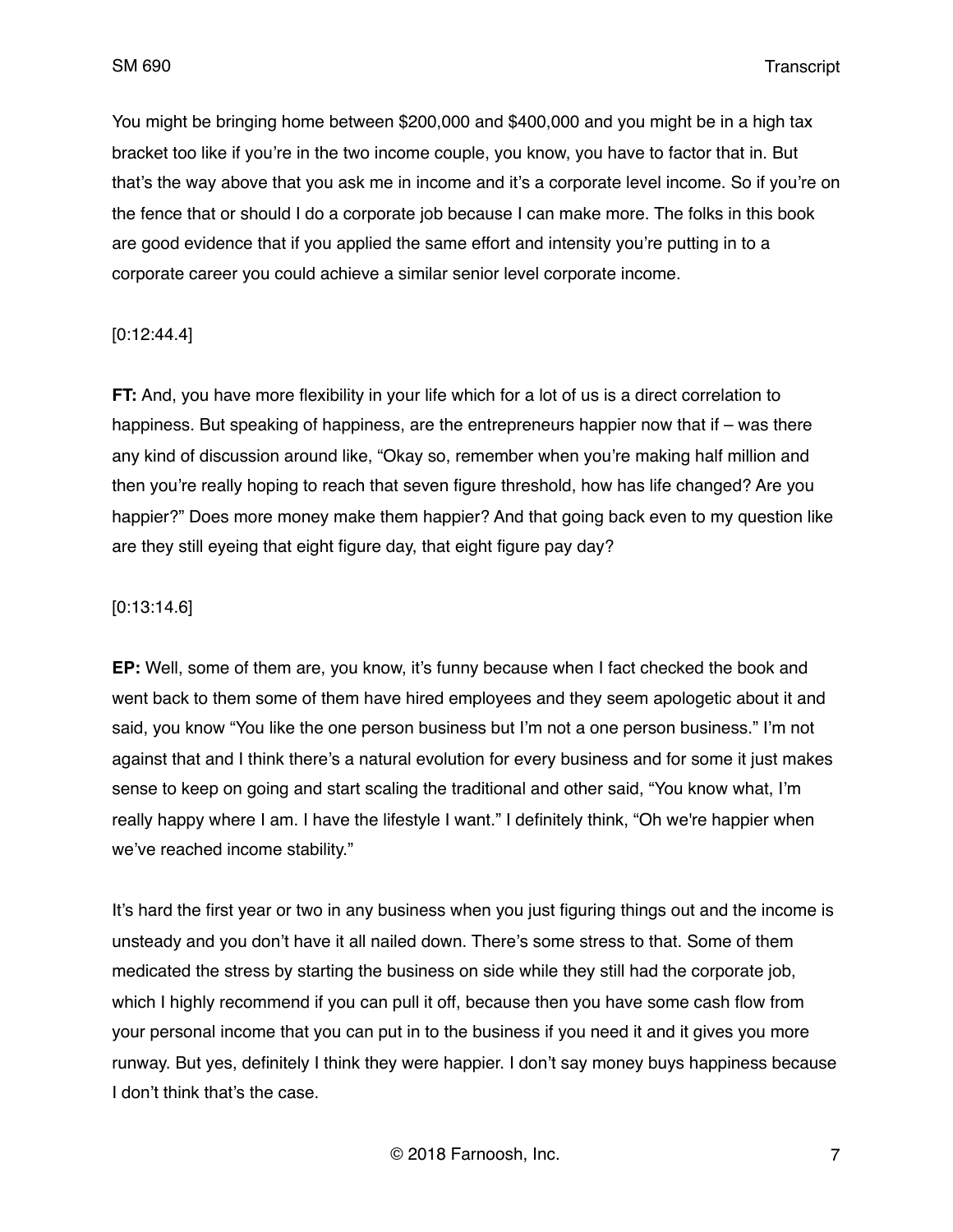I spoke with some people who felt a little bit of depression when they had reached this milestone then it was like "What's next?" Yeah, and they talk to coaches to get back on track so it's as unique as the individual.

[0:14:30.6]

**FT:** Interesting.

[0:14:30.6]

**EP:** Yeah, I mean I think if you think you're going to be happier just because you got to one million in revenue it's probably not going to be true. But if you use the money that comes in to create a lifestyle that makes you happy and put systems in place where you can take breaks from work you can go on vacation when you want. That will make you happier .I just spoke with Megan Telpner one of the entrepreneurs in the book. She's a nutritionist in Toronto and she just had a baby and she and her husband took the summer off and it was really nice for her because she's been working very hard for the last ten years and to have the income in place to do that and not only the income but have the business setup so she could do that.

I'm sure it made her very happy. She sounded really happy which she's telling me about it and I think there's a lot of people would like to do that. So in that way as it can make you happy but you have to sort of plan the lifestyle that will make you happy.

## [0:15:30.4]

**FT:** Certainly, just to save to save or to earn to earn, I think can feel uninspiring especially when you achieve that savings goals or that earnings goal and you're like, "Okay so, this is sort of anticlimactic." But if you think ahead and go "Okay well, if I make more then maybe I can give back more. I can go on more vacations. I can take some time off." I think that is a much better way to go after that goal and you'll probably be more satisfied once you hit it.

[0:16:01.6]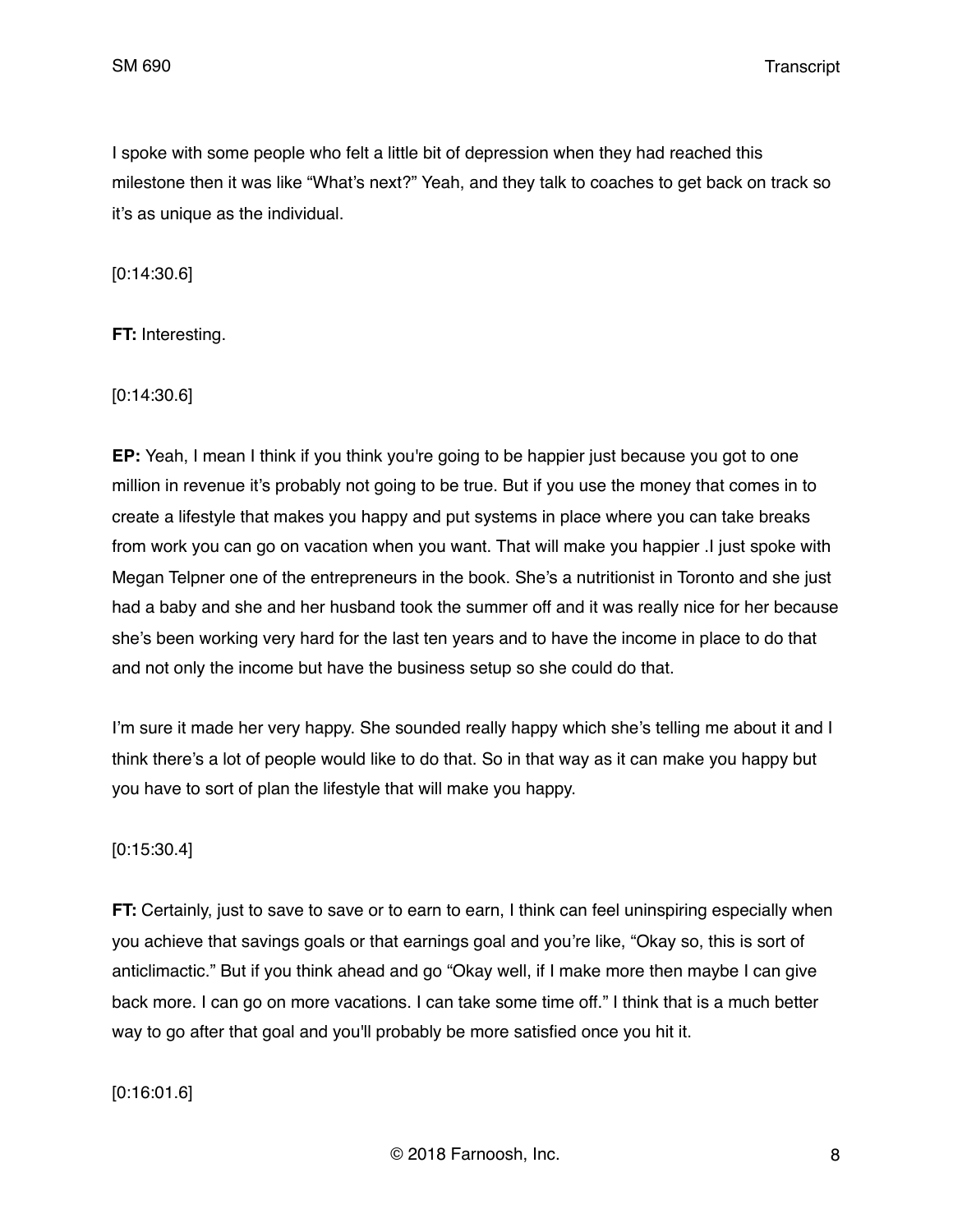**EP:** You just touched on something really important Farnoosh. I found that a lot of the people in the book once they had this kind of income coming in were very charitable with the money and they focused on non-profits that really mattered to them. So, Sol Orwell for instance, he runs a site that sells reports on nutritional supplements. So if you want to read everything there's a no bad vitamin D. You could go to his site and get a report and by a Phd or nutrition researcher and the way he has setup the business he has one main contractor who has equity in the business and runs it. When he's travelling and he likes to travel three or four months of the year. He's really a global citizen he's always on the go.

But he also does a lot of work for non-profits and I went to an event that he had in New York City called, The Cookie Off, were he raised \$30,000 in a, sort of, cookie bake off for a foundation that helps send girls to school who are the first in their family to go to high school. So he has been able to leverage the success in business to have an impact beyond the business and I think that's very common because now people have the freedom. Once they're above their basic subsistence needs that can really give back monetarily and in other ways to in terms of mentoring other entrepreneurs or giving their time too.

[0:17:22.8]

**FT:** Yeah, he is remarkable actually I want to get him on this podcast. He's got a really interesting entrepreneurial story but also like you said, he is super philanthropic and just an interesting mind, so it will be cool to pick his money brain.

[0:17:35.6]

**EP:** Oh, he would be fantastic. He's a lot of fun to talk with, so I highly recommend him as a guest.

[0:17:41.6]

**FT:** It's going to happen. We're going to work on it. Elaine tell me a little bit about your background and how you became interested in money or I guess more business, but money is a

© 2018 Farnoosh, Inc. 9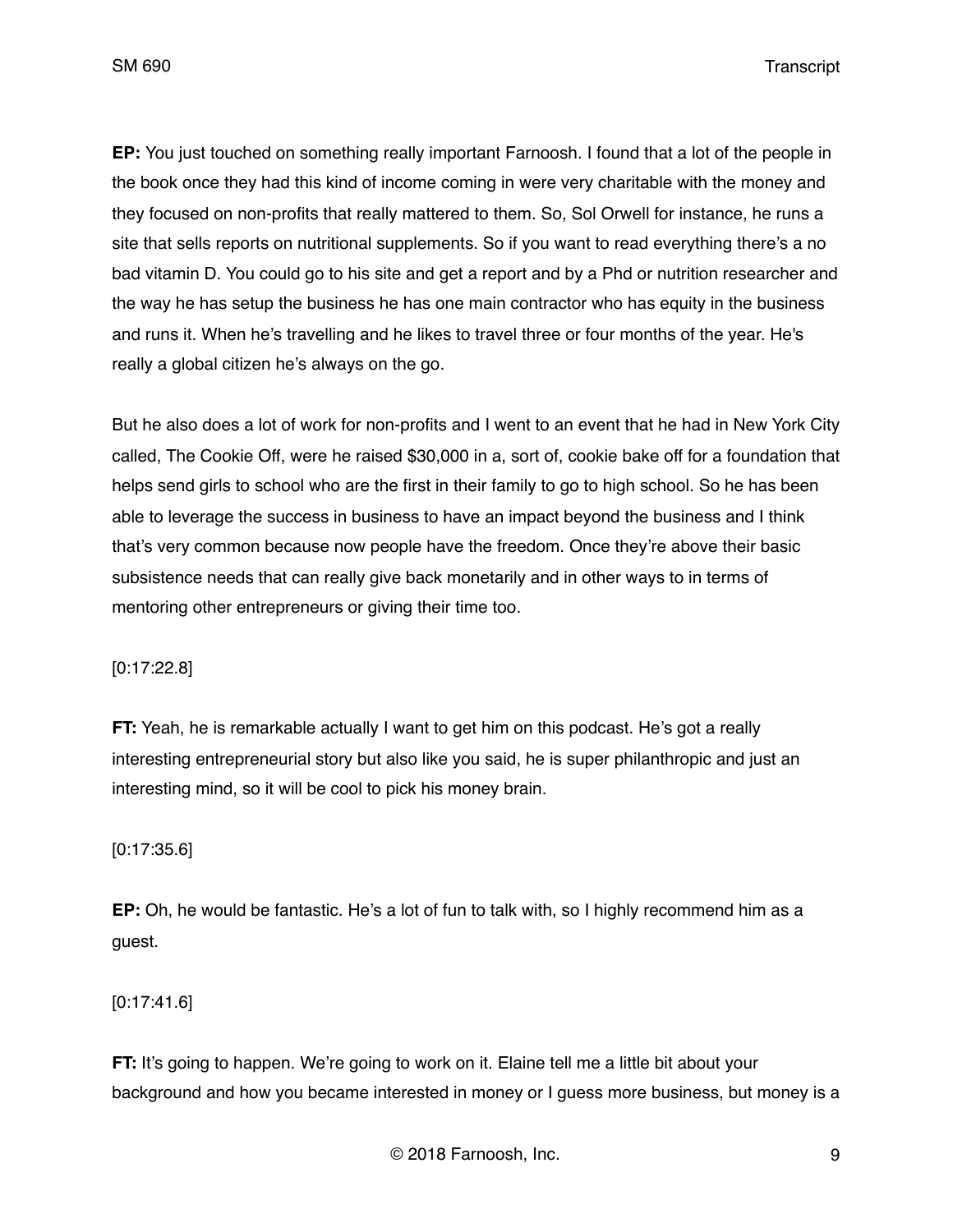big part of business. Did you have let's say a positive or okay experience learning about money as a child?

## [0:17:59.5]

**EP:** You know, it was funny I was thinking back to this and I don't remember talking with my parents very much about money. My dad works with the New York City Housing Authority, he run public housing projects. My mom for most of my life was a stay at home mom and she went back to work. She's a secretary and it always seemed like they had a steady income and they never used credit which is interesting. They always paid cash for everything and didn't have debt and they seemed to have a pretty good approach to money overall.

I really didn't have any trauma related to money. I found when I went to college I have to take out a student loan and that was my first challenge with money because I worked in newspapers when I got out of school that definitely was a lucrative career. I remember my first newspaper job I round up having to spend half of my monthly salary, I think that was about a thousand dollars of the salary. I'd get a little bit more on my rent and I was always down to my last \$5 and I, you know, I realized that living that life of scarcity is not ideal. You know, in terms of just managing your money. I remember at one point I had to defer the payments of my student loan because it got too tight, I think I had a medical bill or something.

And so, I realized the importance of focusing on growing your income but I never actually wanted to write about it for years. It's funny I got interested in business reporting by half a chance. I had started out covering things like general assignment news. At one point I covered the Hudson County Jail in New Jersey and I was a City Hall reporter in Jersey City and I was, kind of, learning the ropes of being a reporter. But it was, sort of, depressing at times I would sometimes, you know, be knocking on the door if somebody whose child was just killed in a fire and interviewing them and after seven or eight years of that I started to feel like I needed a break.

And so, I thought what else do I like besides doing this kind of reporting? And I liked fashion and so, I applied for a job at Women's Wear Daily, a fashion publication and I became a fashion feature editor and it was a while I was there that I started to get to know the designers. I became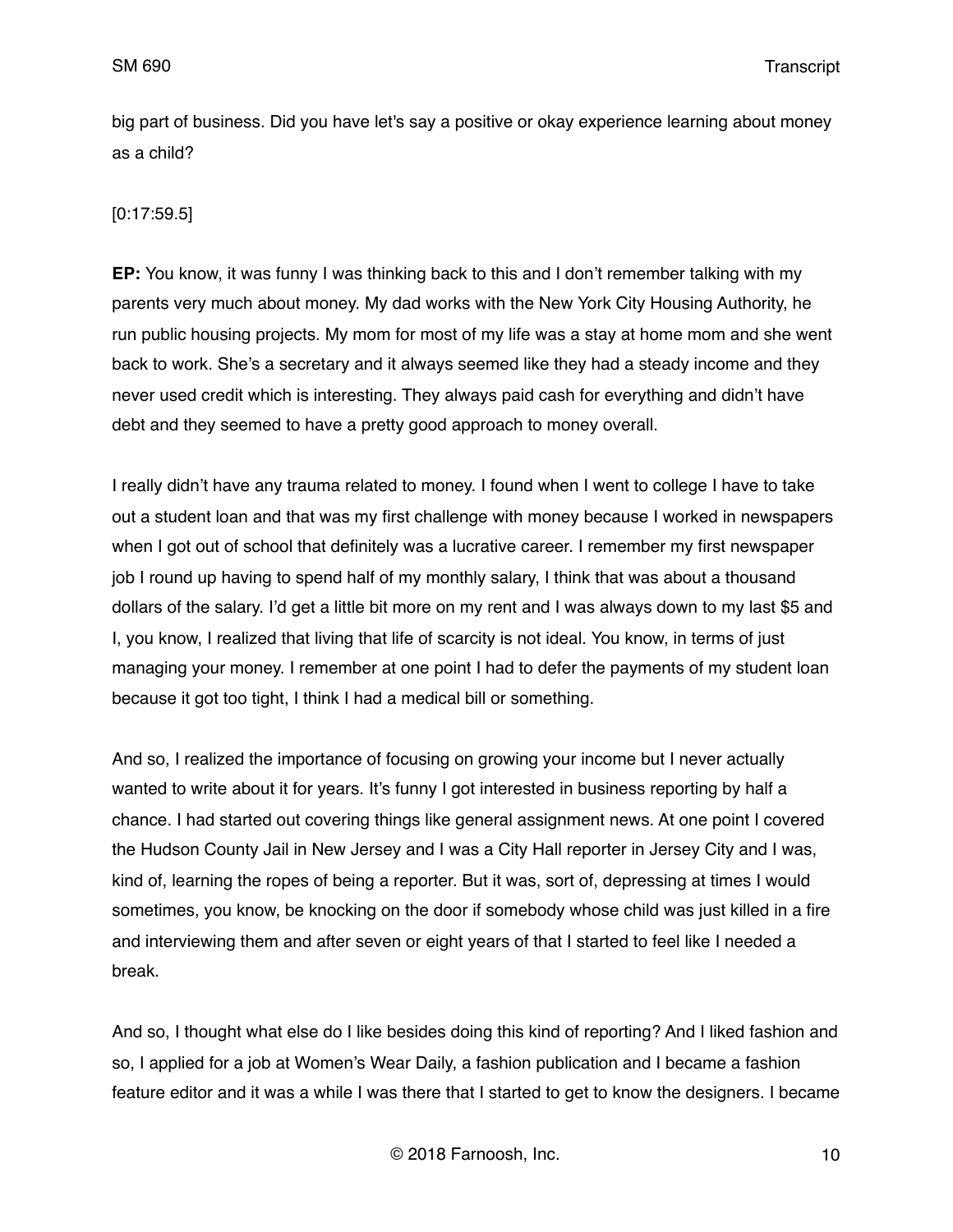very good friends with one designer Sean Paul Seramont whose from Thailand and learned a lot about the inner workings of a design business.

I just found it fascinating the whole entrepreneurial lifestyle. So, when I had that opportunity to join the staff of Success Magazine and cover entrepreneurs exclusively I decided to go for it and that kind of led me to eventually working at Fortune Small Business magazine where I was on staff for eight years. Then for my freelancing that's pretty much what I cover. I kind of cover these entrepreneurs. It's one of these things I was not even open to in the beginning, in fact I remember going to a job interview at the Daily News and the editor who interviewed me said, "What do you want to cover?" And I said, "Anything other than business because business is really boring."

I completely opened my mind to it now because I see how much how important it is. I mean that was one of the things from being a reporter in Jersey City that I learned, there it was a supermarket that closed and had a huge impact on the community to not have a supermarket. I realized how important small businesses really were to the whole fabric of the community and they served almost as the community center in a way and pull people together and they contribute jobs and revenue to the community. So I started seeing them as part of a larger whole and that got me interested in business.

## [0:21:47.3]

**FT:** I love that. I very much relate to your story, although I have to say I think I always knew what I want to cover financial news, just because I inadvertently like fell in to it in some ways. I studied finance and then I was like "What am I doing in finance? I need to be a journalist" and I thought well "Let me just connect the dots and be a financial journalist" and ended up just loving it. Elaine tell me a little bit about your personal financial philosophy, especially as I can't get over this, a mom of four, you are my hero. A working mom of four no less who has a book. You know, and I met you out on a Saturday which means that you are definitely taking good care of yourself and giving whatever, you know, I know how hard is to get out of the house. Good for you.

Tell me a little bit more about your money mindset?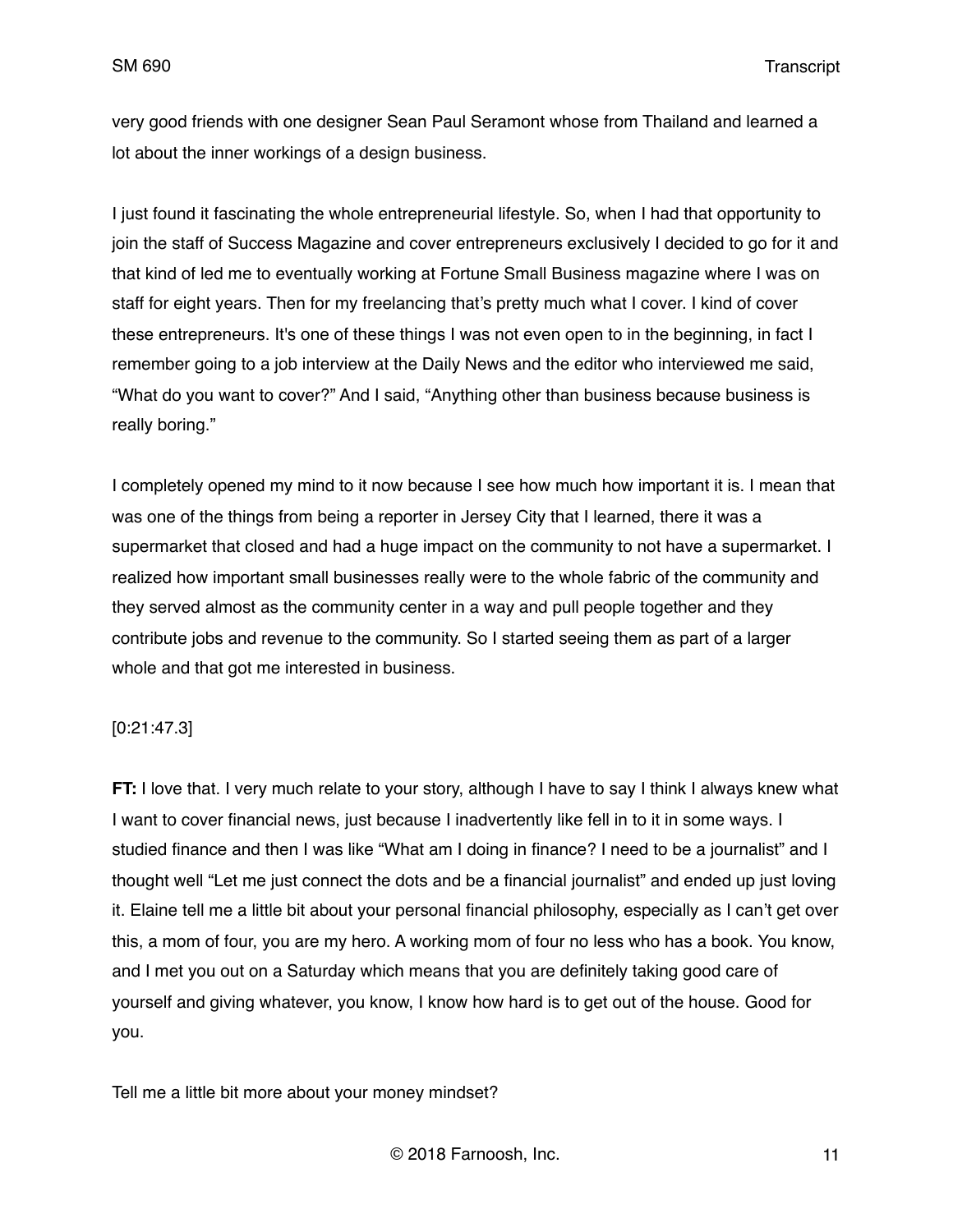## [0:22:42.1]

**EP:** My number one rule is to always diversify your income and I did't always have this philosophy but in fact I was always an employee and I had one source of income for the most part. I might have freelanced here and there but I just did it for fun because I was able to cover something that I couldn't cover at my job. But what I realized now, and I think especially as women, it's really important to diversify your income because the way Corporate America is setup is very dated. It's really setup to the 1950's when the families were, you know, a dad at work and a stay at home mom supporting him and raising the kids. You're at somewhat of a disadvantage working in the system that's built that way.

It has modernized a little bit but it surprises me sometimes how much it is still the same as it always has been. So I think you have some insulation against some of the things that work against women in that situation if you have multiple sources of income. So if you bumped up against the system that is not working for you like the client that insist that you come and meet them on site that day when you weren't planning on having child care that day for instance. You know, that's the kind of thing where you can say, "You know what that client doesn't work for me anymore."

"I have other work lined up and I'm just going to have to, you know, basically part ways because it just not my lifestyle. I don't want to do that." Whereas you have, you know, if you're – if you only have that one client, you don't have options. I even think that some of the situations we see now in Corporate America with sexual harassment have a lot to do with women's lack of diversity in income sometimes – where women don't have the option of just quitting if the situation is abusive.

I'm not saying she should always quit. I think sometimes it makes a lot of sense to raise awareness in the organization of what's going on. All these situations are unique but it gives you to another option if they say "You know what I have this great side business and I've just had it with this company not paying attention to this issue with this boss treating me badly." And men too, honestly. It's not only an issue for women, so I think there are many reasons for it but that's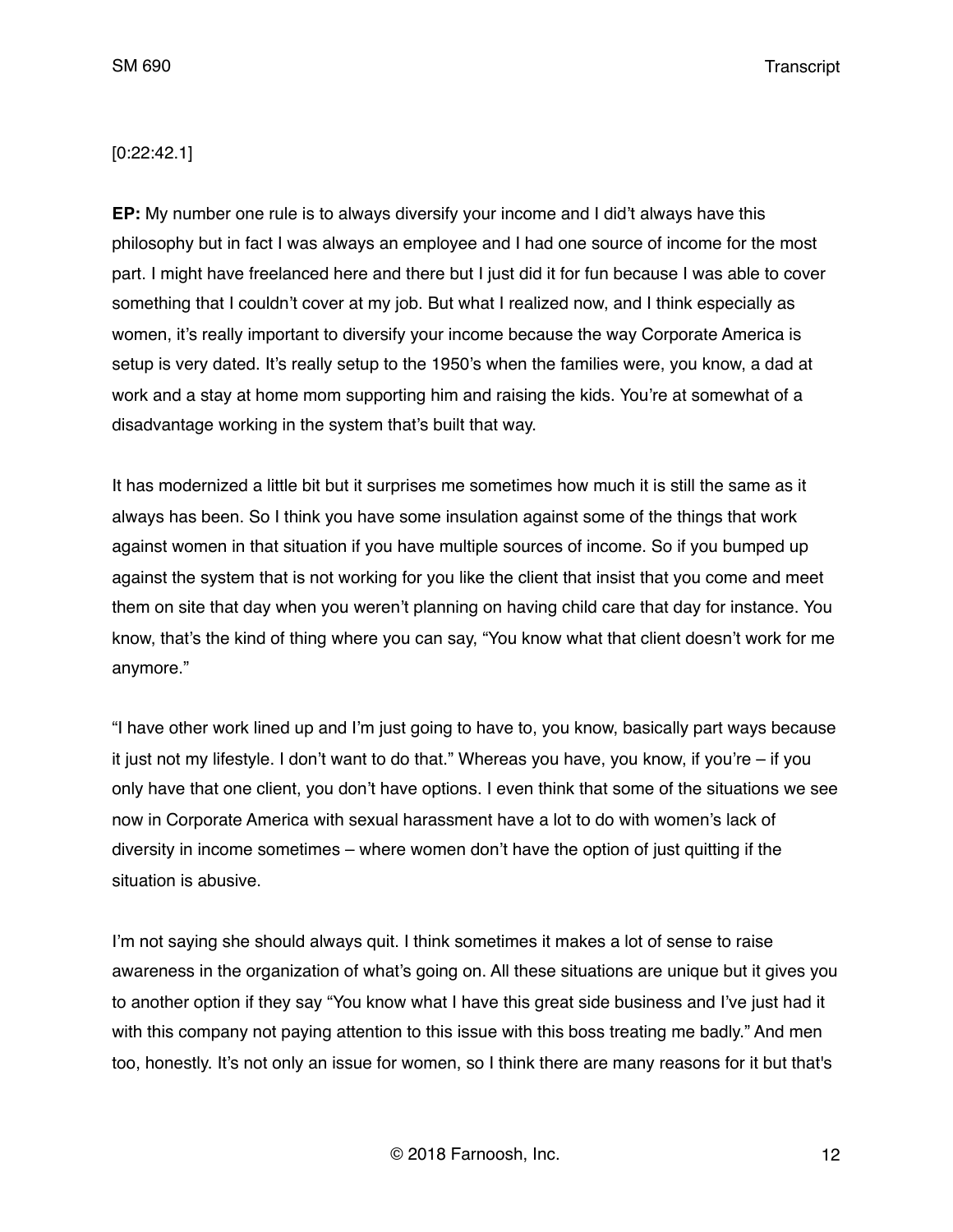basically empowerment. So that you call the shots and you can decide which opportunities you pursue and you are not dependent on someone else telling you what you can and cannot do.

## [0:25:04.8]

**FT:** Well, I would love for you to share one piece of advice that you have lived that has helped you navigate and manage your career as you built a huge family. I think that it's important for women out there listening, especially those who don't maybe have children yet or want to one day have a family, who also want to kickass at their careers to know that it is possible and that it's to your benefit to try to stay in the game as much as you can even as you're juggling parenthood. Opting out, I get it, sometimes it is a necessity but in your experience what do you think are the benefits of just trying like, you know, hang in there and keep your head above water because now your kids are older and your career is taking off.

#### [0:25:55.5]

**EP:** I would say you have to do what's right for you because every single family is different and every single person's situation is different. So for instance I have friends who are in a couple where their husband travels all the time and is away for three weeks out of the month. It could be hard in a corporate job in that situation because it sometimes the way schools are so demanding these days, I'm sure you know this too. There's so many expectations for you to be at the school during the day. There might not be somebody at home to do all those things but you could still run a business from home in those situations of a flexible business.

You have to look at what really matters to you and not worry about what other people think. For me, I worked in Corporate America for the first four years then I had children and as it turned out with my kids, my older girls are twins and they're very premature. We were in the hospital for three months after they were born so I worked out an arrangement where I worked from home a lot of the time. And work is very generous about that and I did that for four years. But after I had my third child I felt like, "You know what, I love my career I love my colleagues, I love the work that I'm doing but I feel like my life is all logistics and it's not fun anymore."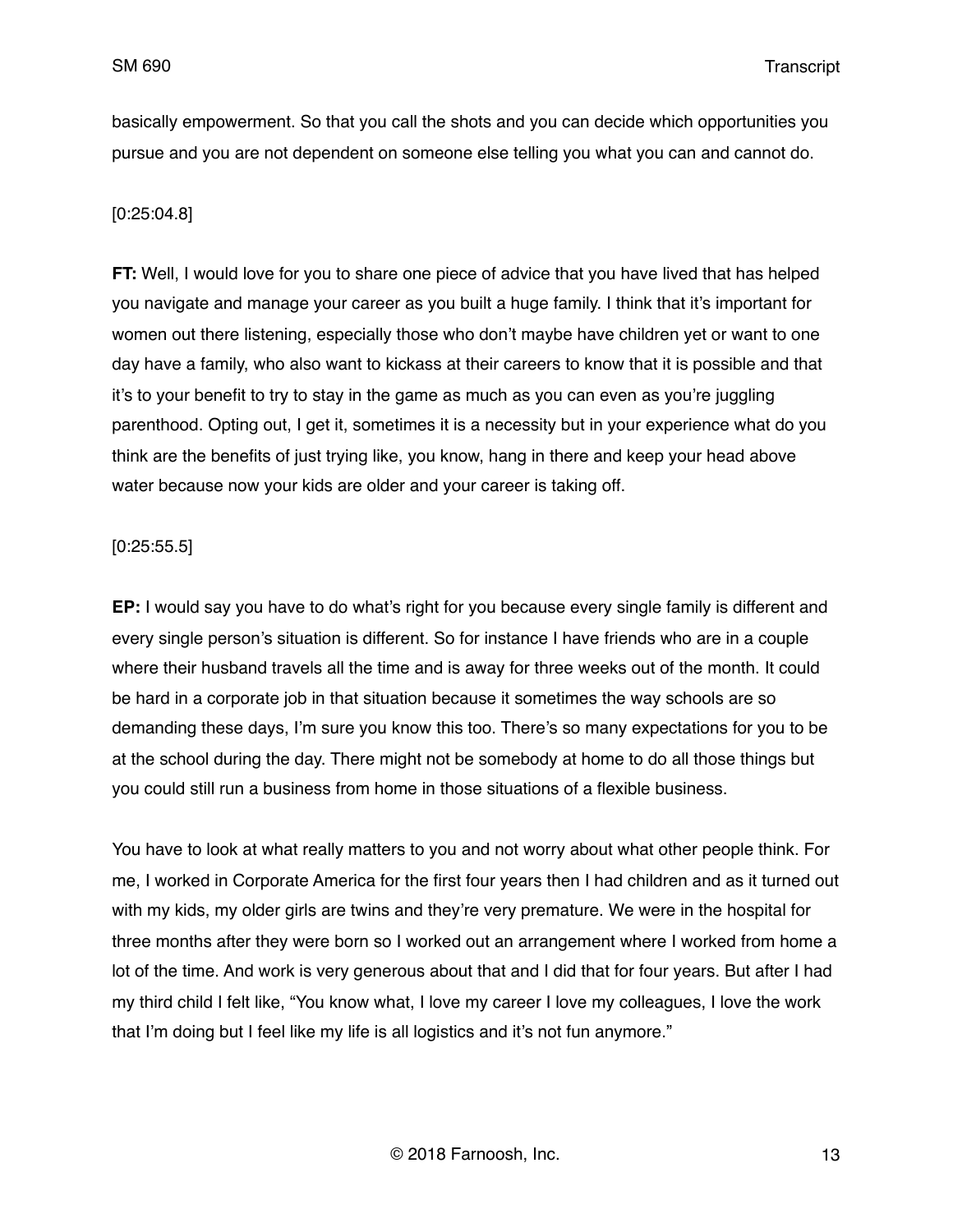"I feel like I'm enjoying my work less. I'm enjoying my personal life less. So, what are my other options?" And then I wound up in to transitioning in to a freelance career and that's worked out great but the reason it worked out really well for me was I did apply the same amount of effort I put in to that as my freelance career. I just did it during different hours so, you know, when I had a new born – I have four children so, you know, there was one pair of brand new baby. I would have to work really weird hours and sometimes I was tired but I lose an investment and having my career still going and it may not be perfect, you know, there are things that I would do differently going back. But in the end now I'm doing stuff that I love and three of my – well actually four of my kids are in school all day.

So, I can I am pretty much back to – I could go work in an office now without much impact on my family but I choose not to because economically it's actually much better for me to be selfemployed. I feel like a lot of times corporations under pay people including men and not just women and once you see that you can earn on your own by applying an all-out effort to your career, it's very hard to go back and say "Yes I'll take that salary just for the "security" and the benefits" because you can buy the benefits. They're not cheap but if you build the strong enough business you can buy them and many people can get through a spouse or partners so there are many options to consider.

[0:28:41.1]

**FT:** Certainly, indeed and thank you for sharing all that and, you know, being an advocate for women and men. I think that now we're hearing about dads opting out of the workforce and, you know, well I applaud that in to some extent and I'm also like "Everyone needs to be making money okay people." Everyone should have their own financial independence even if you're working from home or part-time or only on the weekends or you take a break and then you come back – make that something that you never give up on entirely because I worry about people's financial independence, stability, and all of that. Here is –

[0:29:17.7]

**EP:** I agree.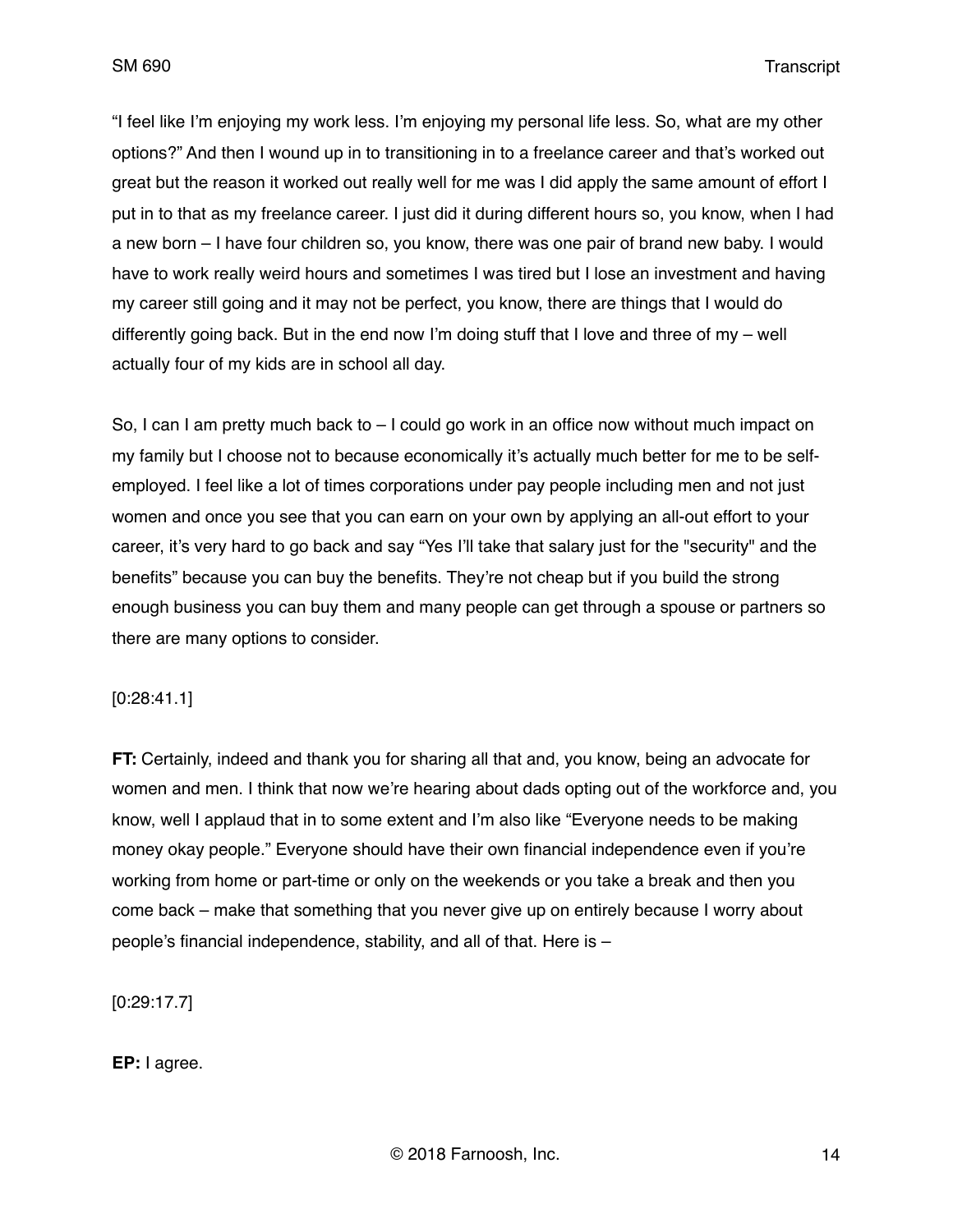[0:29:18.1]

**FT:** Yeah.

[0:29:19.1]

**EP:** I agree with you because I feel like even if you have the greatest relationship in the world with your spouse things can happen. Your spouse, if your spouse is the main breadwinner, something could happen with their job. They can have a health issue. They might decide they don't want to do what they're doing anymore so if you're putting all of your eggs collectively in to that basket that puts you both in a bad situation. I agree that everybody should always have some income. It doesn't have to be a high income, but it should be something that you could potentially ramp up if maybe quickly because you may need to.

[0:29:55.6]

**FT:** You may need to absolutely. Okay, it's time now for our So Money question of the day brought to us by Chase Slate our amazing sponsor. Elaine what is the number one money habit that you practice now that helps you stay on top of your finances? Your family finances, your business finances.

[0:30:17.3]

**EP:** Well, this is not one that you'll probably expect but it's doing hot yoga and I'll tell you why.

[0:30:24.1]

**FT:** I love that answer tell me more.

[0:30:25.5]

**EP:** Well, what I find I go to a class that's very hard. Sometimes it's a hundred degrees in there and I really cannot think when I'm there. The only thing I can do is the yoga and what I found is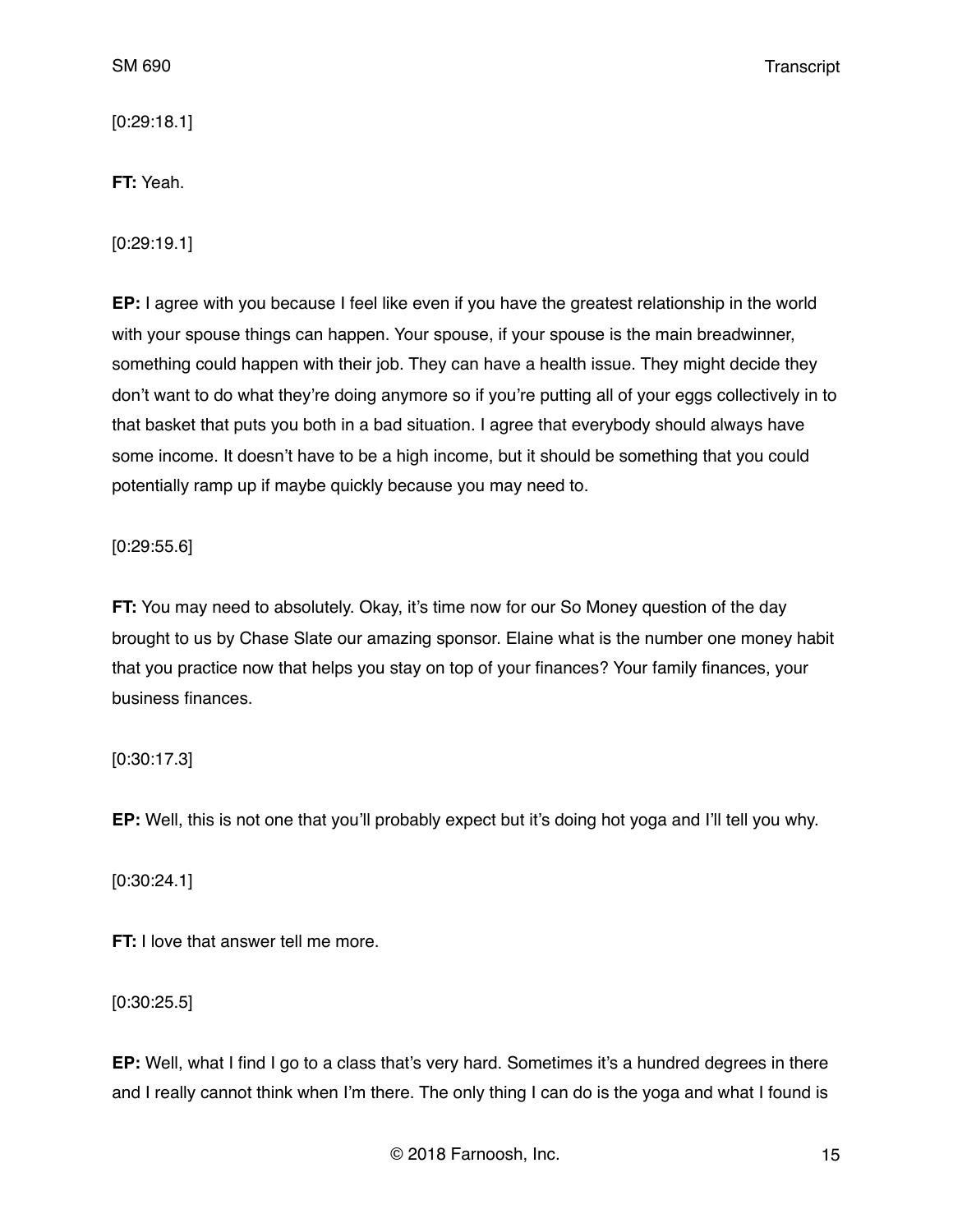getting that distance on things often helps me resolve challenging financial issues whether in my business or my personal finances I can step back from them with more distance than when I went in there and I had a million thoughts running through my head. I would recommend for anybody, have some sort of a meditative practice in your life.

Maybe, just going on a long walk or something like that. Or actually doing meditation which I'm too much of New York City area resident to do. Yoga forces me to slow down a little bit enough to get that perspective.

#### [0:31:15.8]

**FT:** You know what, health is wealth. I just did a panel with Deepak Chopra on, you know, mindset wellness and the correlation to your money. I would think like 80%, 90% of how we go about making decisions in life including our financial decisions is related to how healthy our mind is, how healthy our body is, our soul, our friendships, our community. So keeping all of that in good shape and healthy and supported I think well naturally lead to better decisions in all realms, especially with your money.

So, bravo to you and I love that answer. No one has ever given that answer on the show. First, it's a first on So Money.

#### [0:31:54.6]

**EP:** Well, I agree with you about health is wealth – I mean health can really be costly too if you have a health situation today the quest can be astronomical and we can't control everything. But if you do a little bit to try to control what's in your control that can go a long way especially if you you're one person business when you're not working there isn't somebody to delegate to. You may have some contractors but you really need to be at your peak. Sometimes it's hard to break away from the computer and say, you know, "I'm going to go to the YMCA yoga class now" but if you do it I think the dividends will be great.

[0:32:32.7]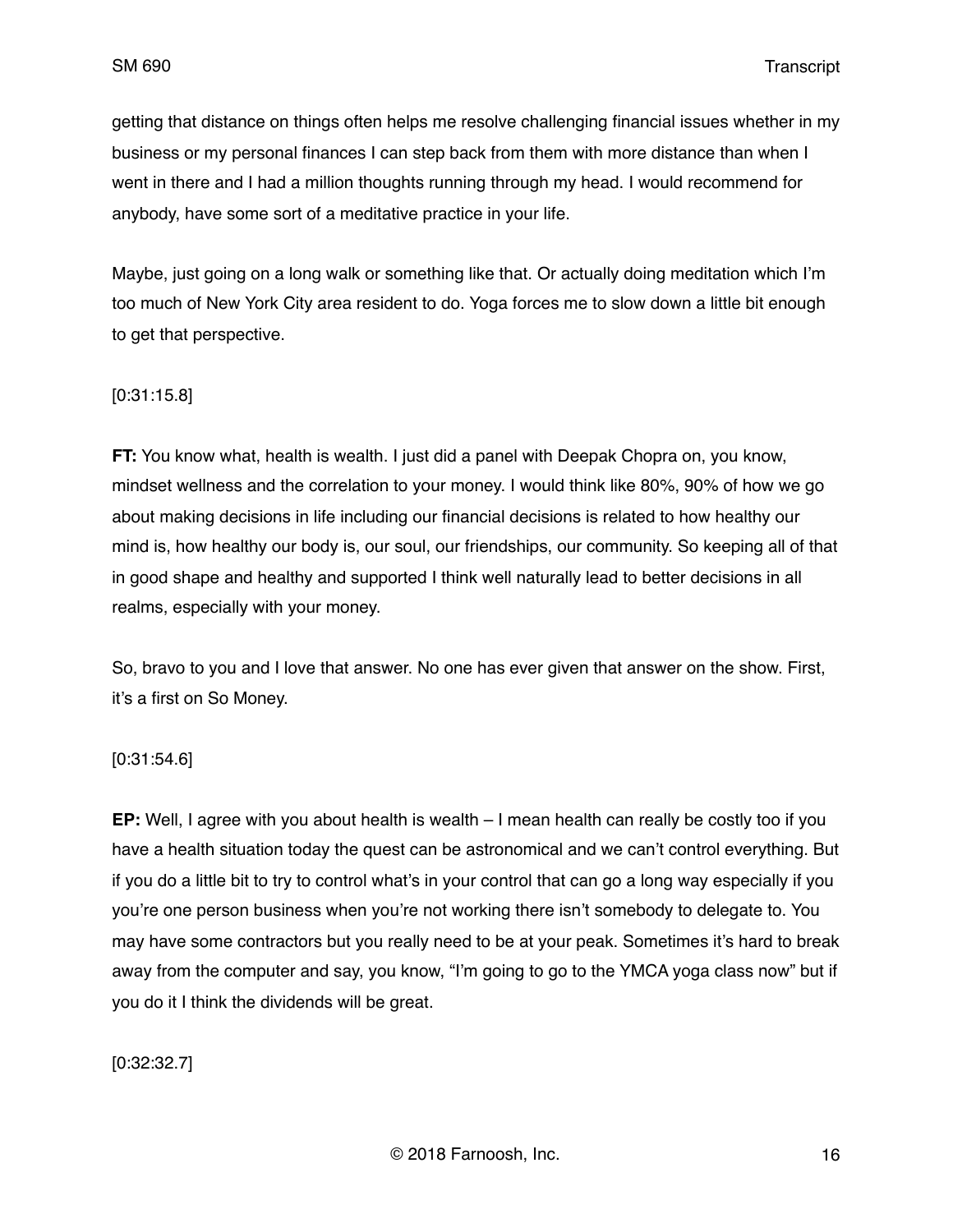**FT:** Elaine, it's been a blast having you on the show. I cannot wait to finish reading your book and before we let you go though I'd love to ask you some So Money fill in the blanks. Just finish the sentence, okay?

[0:32:44.6]

**EP:** Okay.

[0:32:45.0]

**FT:** Alright, if I won the lottery tomorrow the first thing I would do is?

[0:32:50.5]

**EP:** Keep doing what I'm doing.

[0:32:54.5]

**FT:** Really, nothing would change?

[0:32:56.6]

**EP:** I might take vacation a little bit more but I actually really love how I spend my days and I love what I work on. I've gotten to that point where I've kind of, gotten rid of the type of work I don't want to do anymore. I can't say I would always have had this answer but as of the last couple of years, I feel like I'm in a good place with my lifestyle.

[0:33:18.1]

**FT:** Nice, good for you. Alright well, you have to indulge me. Tell me about like your average day. So it involves some hot yoga, work, kid's stuff?

[0:33:27.5]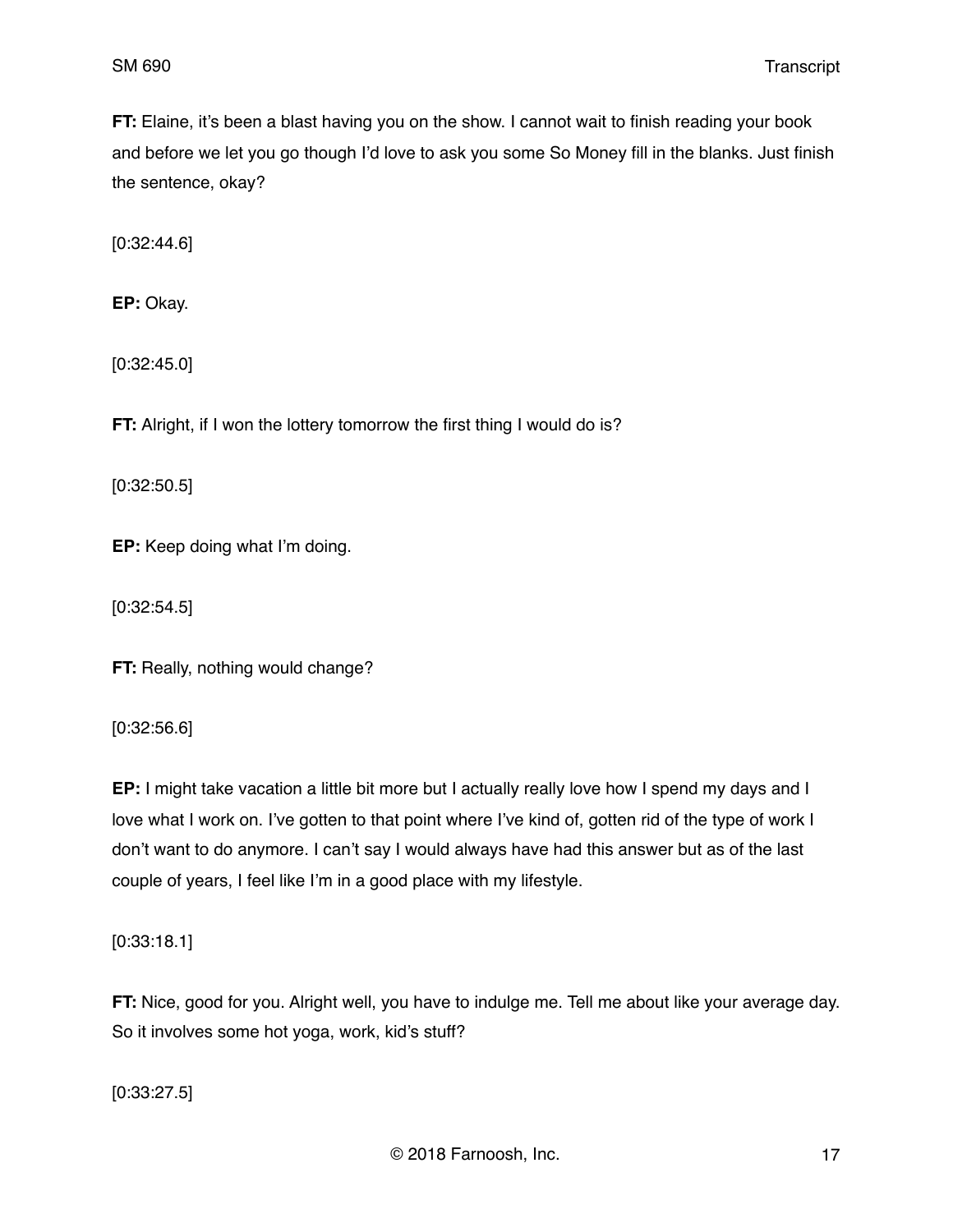**EP:** The average day usually I get up at five and I used to actually work from five in the morning until seven but now a lot of the mornings you either go to spinning or I go to yoga, and then I usually I do some writing or phone calls in the morning. Then a lot of times in the middle of the day sometimes out depending on what I did in the morning I might go to another exercise class. I like to get out of the house and I live in suburban area so there if not, I could just go walk around like I'm in New York City just bump in to people in the bookstore. I have to get in the car and then I come back, I do some more work, and then after school my kids come home and they have different activities and my husband and I divide and conquer – you can imagine with four how much driving is involved.

And so, we go to those things and then my husband is a wonderful cook so I do not cook dinner I'm very very lucky. He loves to cook, it's his hobby and so, a lot of times it's like three times a week. Two of my daughters and I are Taekwondo students. We go to Taekwondo at night. Then even in between this there's all kinds of things – gymnastics meets and, you know, other stuff the families with a lot of kids do. I occasionally see my friends. I would like to see them a lot more that's the one thing I would change. I don't see them enough just because of all the demands on my time.

I've been able to this year now all my kids are now in school that I'm able to actually meet a lot of people I've been having this phone relationships with for years through work. I often had half days at school with my son, so I have to come rushing back and I never really had enough time for teas and a cup of coffee with somebody. So I'm enjoying that. So that's my typical day. We don't travel that much, my husband and I used to travel more before we had all these kids and I would like to get back to that now that my son is old enough to fly without jumping all over the airplane.

And so, we are on the bridge of being able to do that. But it's, you know, it's a pretty simple life but it's what I like to do.

[0:35:25.9]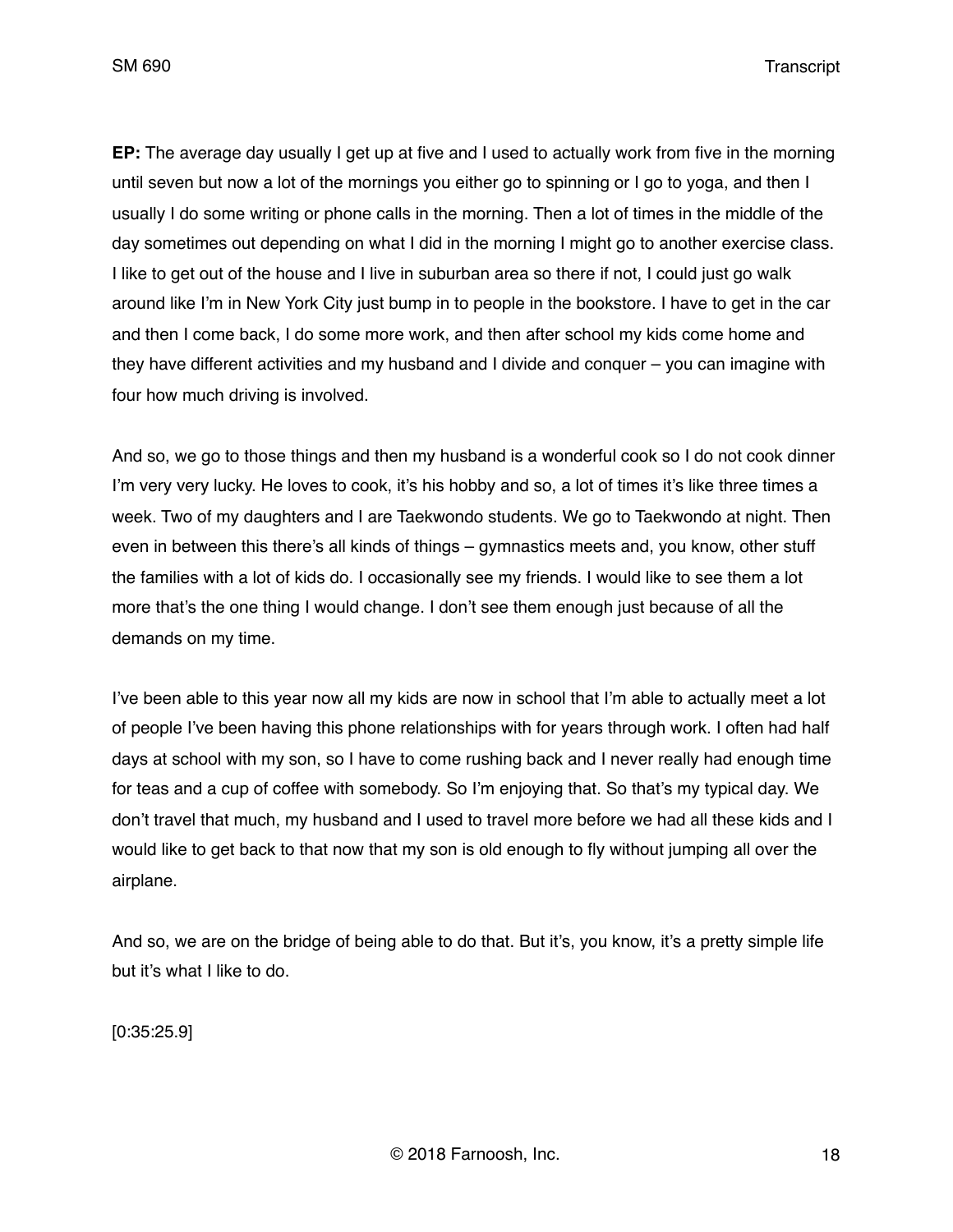**FT:** Good for you. I love it. I love those double workouts in a day. You know what, that's a good day in my book as well. Elaine one thing I spend on, one thing that you spend on that makes your life easier or better is?

#### [0:35:40.1]

**EP:** I actually hired a wealth management firm to manage my money. I use personal wealth management and it was one of these things where I went kept on putting it off and I would think "I'm going to be a do-it-yourselfer with investments" and things like that. Even as a business journalist I didn't have enough of an interest level in keeping on top of the stock market and that sort of thing to really sustain it. So finally my husband and I bit the bullet and he's actually much more interested in it that than I am. But we're so busy that we just, you know, can't keep up with it.

And, I have been so relieved it's not free, you know, it's a high-end service but I have found them to be excellent and very happy that I did that. Now I'm looking for other things like that that I can off load because the relief I felt and I think it could be with any good wealth management firm. I think that could be a huge relief for a lot of people and you might feel it's indulgenct but for me it was great.

## [0:36:37.1]

**FT:** Especially when you're married I think it's helpful to have somebody, a third party if you need it to help, kind of, level the playing field a little bit. Give some objective advice and that way couples have to feel like they're at each other's throats and debating everything that someone else is kind of helping you steer towards a common goal.

## [0:36:56.9]

**EP:** You're so right about that because I think like most of couples we would get in to arguments about different things related to money because we have different upbringings and different lives and you bring all your baggage to your financial life. We're not unique in that and I think a good wealth management knows that's going to happen and they make sure to include both parties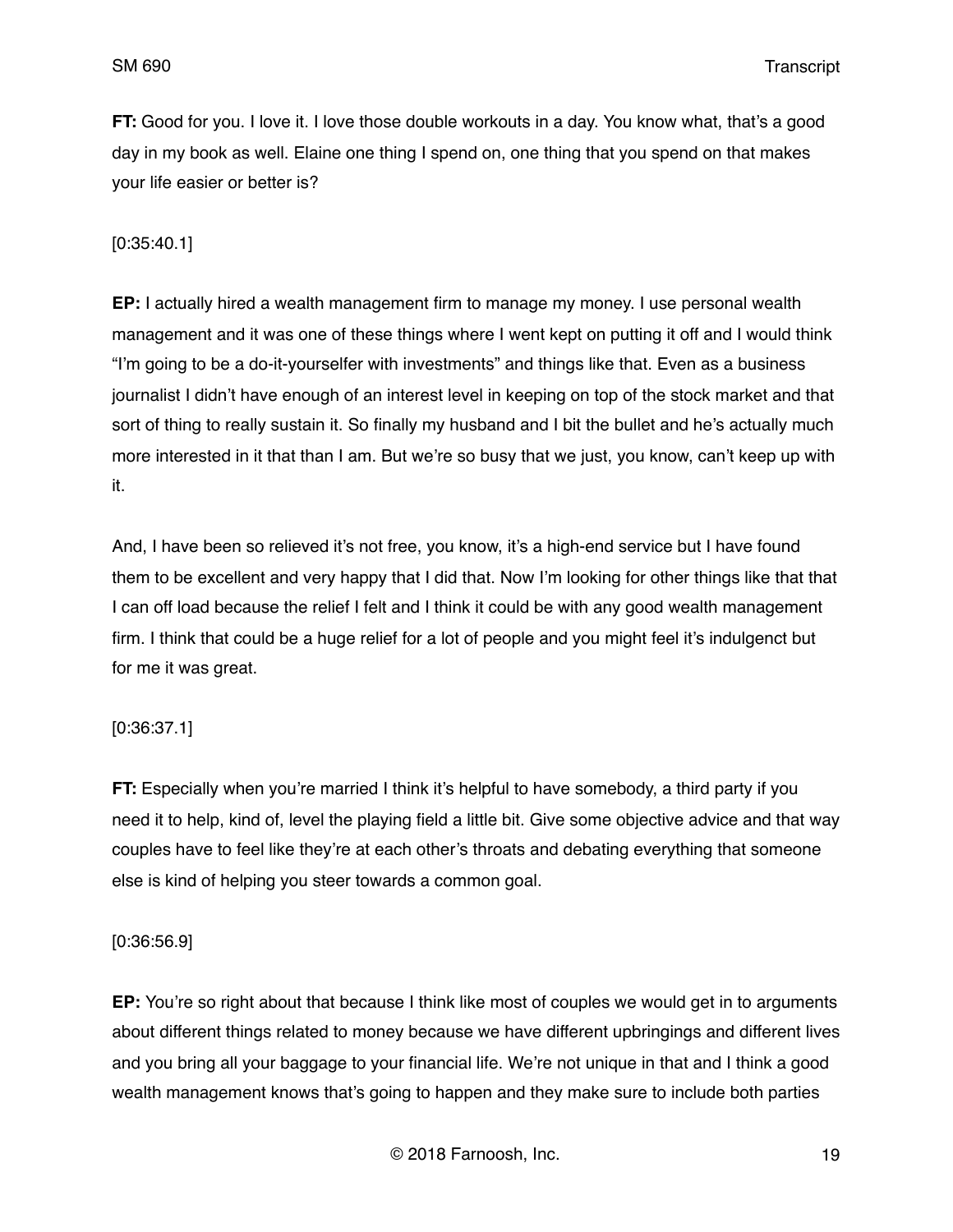and there can be an objective third party and they also, you know, make sure both people are comfortable with things like the level of risk.

So, they're a good mediator in terms of getting you both to the common ground that you need to be on when you're merging your finances with someone.

## [0:37:39.1]

**FT:** Yes, alright I'm going to skip around here and ask you to finish the sentence. When I donate I like to give to blank because?

## [0:37:47.9]

**EP:** We like to give money to cancer charities. Unfortunately, my husband and I lost his sister, Irene Secoly to ovarian cancer ten years ago and she was young. She hadn't yet turn 40 and have three children and we realized how much work there is still to be done in this area and with other cancers, so that's our top priority.

[0:38:09.3]

**FT:** Oh my gosh, I'm so sorry to hear that so how is her family doing now? How are her kids?

[0:38:14.5]

**EP:** Well, they've grown up and they seem to be thriving but, you know, as you know with something like that it's not something that you'll ever forget and, you know, I think for the whole extended family whose driven everyone on to try to give back in this way because it is so important. So many lives are touched by it not only our family but just so many millions of lives.

[0:38:37.8]

**FT:** It's true. We also have a very close friend who's going through a tough bout with cancer and it's really puts your life in perspective and makes you realize just in some ways, you know, the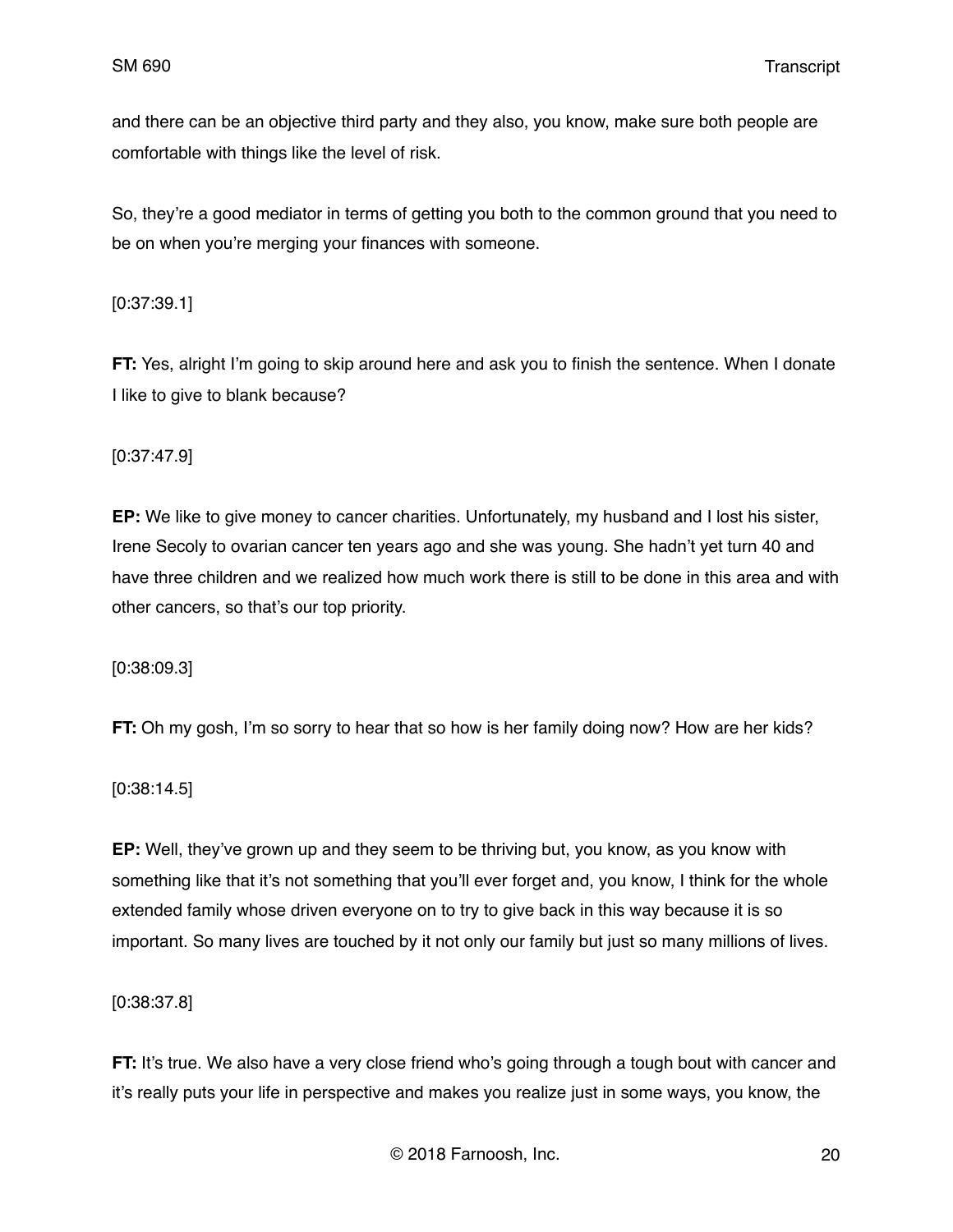cancer treatment discoveries have become – I think there's been so many in the last six months but yet, you know, if you get it under 40 sometimes it's just so aggressive, it's really devastating, it can be.

#### [0:39:02.5]

**EP:** It can be, yeah, you know, it's funny because there are so many advances but it's like the speed cannot be enough when someone is actually ill and so I realized this is one of these things where when you throw money at that problem it helps because you can deploy more great researchers towards it and they just never seems to be enough to do all the trials that need to be done. So, you know, there is so many good causes out there. This is the one that we prioritize but there are many many diseases like that. Where if you can put forth any money at all you're really helping that cause and it's so important.

[0:39:42.2]

**FT:** Elaine last but not the least, I'm Elaine Pofeldt I'm So Money because?

## [0:39:48.0]

**EP:** I'm So Money because I finally reached the point where although I'm not a billionaire I'm able to live the life I want with my husband and four kids and now that my book is out I'm in the position to help other people do that too.

## [0:40:00.7]

**FT:** Yes and thank you so much for writing this book and highlighting this community of entrepreneurs. So important and we appreciate you congratulations and I'm sure I'll see you again hopefully again on another Saturday night out, moms night out, we deserve it.

[0:40:18.0]